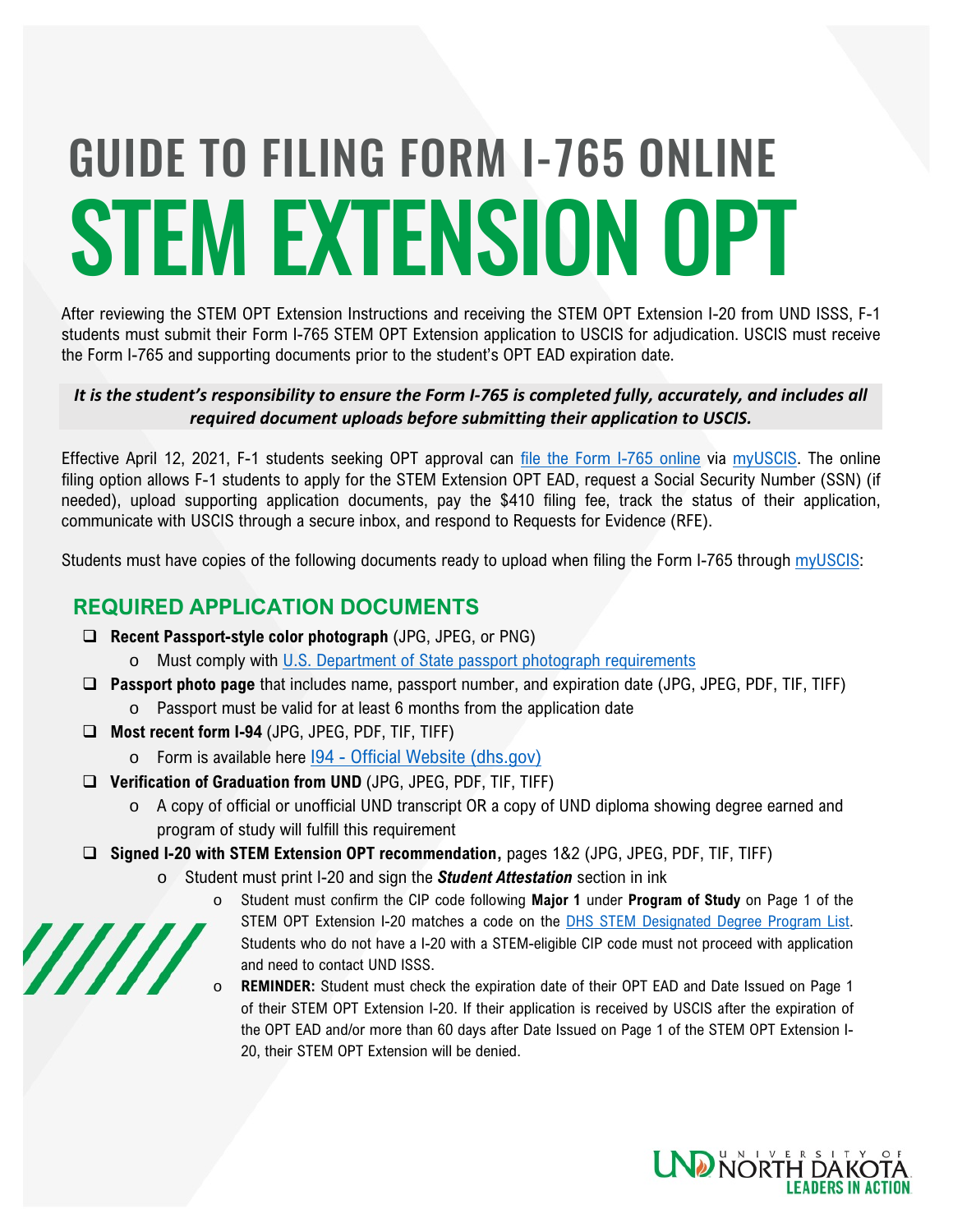#### **LND NORTH DAKOTA ONLINE I-765 FILING APPLICATION GUIDE**

After receiving the OPT I-20 from UND ISSS, the student must create a myUSCIS account. From the student's myUSCIS account, under *File a Form*, select "Application for Employment Authorization (I-765)".

It is the student's responsibility to complete the Form I-765 application fully and accurately in accordance with USCIS instructions. Students may use the guide below for additional assistance.

| Form I-765 Question or Entry Field                                                                                             | <b>Response</b>                                                                                                                                                                                         |
|--------------------------------------------------------------------------------------------------------------------------------|---------------------------------------------------------------------------------------------------------------------------------------------------------------------------------------------------------|
| What is your eligibility category?                                                                                             | Choose "c(3)(C) STEM Extension".                                                                                                                                                                        |
| What is your degree?                                                                                                           | Enter degree/major name as it appears on UND diploma.<br>There is a 40 character limit; if needed, shorten or<br>abbreviate and use the Additional Information section to<br>clarify the response.      |
| What is your employer's name as listed in<br>E-Verify?                                                                         | Enter the employer's name as it is listed with E-Verify.<br>There is a 40 character limit; if needed, type as much as<br>can fit and use the Additional Information section to clarify<br>the response. |
| What is your employer's E-Verify company<br>identification number or a valid E-Verify client<br>company identification number? | Enter the four- to seven-digit E-Verify number. Do not<br>enter the Employment Identification Number (EIN).                                                                                             |
| What is your reason for applying?                                                                                              | Select "Renewal of permission to accept employment"                                                                                                                                                     |
| Have you previously filed Form I-765?                                                                                          | Select "No" if the student has never applied for OPT<br>before. If the student has applied for OPT with USCIS in<br>the past and it was approved, denied, or withdrawn, select<br>"Yes".                |
| Is someone assisting you with completing this<br>application?                                                                  | Select "No"                                                                                                                                                                                             |
| What is your current legal name?                                                                                               | Enter name exactly as it appears on student's passport.                                                                                                                                                 |
| Have you used any other names since birth?                                                                                     | Select "Yes" or "No". If "Yes", the student must enter<br>other names. Most students will select "No".                                                                                                  |
| How may we contact you?                                                                                                        | Enter preferred phone number(s).                                                                                                                                                                        |
| <b>Email address</b>                                                                                                           | Enter preferred personal or UND email address                                                                                                                                                           |
| What is your current U.S. mailing address?                                                                                     | Students are recommended to use an address they will<br>reliably have access to up to six months after graduating<br>from UND. Students may use someone else's address if<br>they will be moving.       |
|                                                                                                                                | In care of name (if any) - If the student is using someone<br>else's address, such as a friend or family member's, to<br>receive their mail, enter their name here. Otherwise, leave<br>blank.          |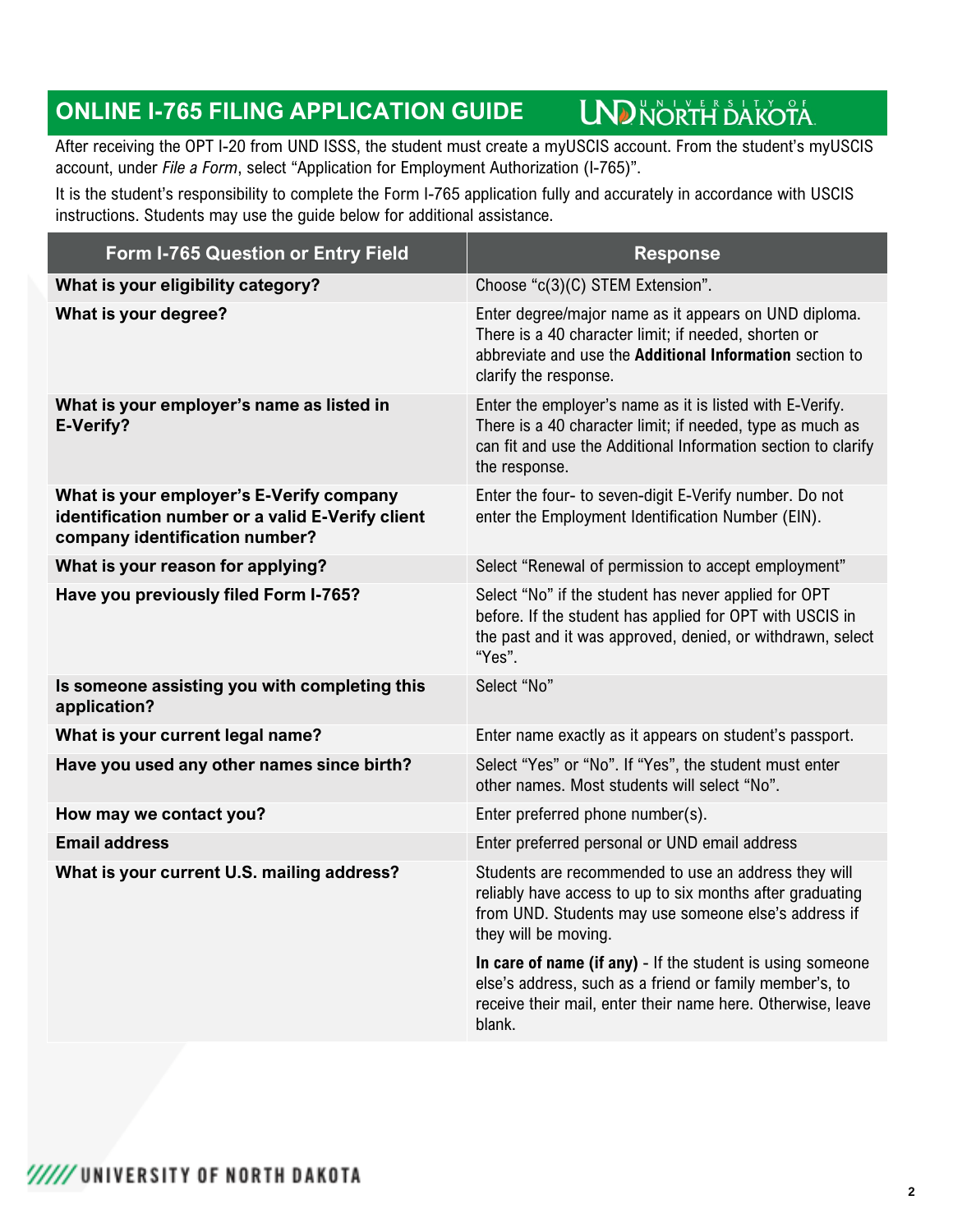## **UND NORTH DAKOTA ONLINE I-765 FILING APPLICATION GUIDE**

| Form I-765 Question or Entry Field (continued)                                                        | <b>Response</b>                                                                                                                                                                                                                    |
|-------------------------------------------------------------------------------------------------------|------------------------------------------------------------------------------------------------------------------------------------------------------------------------------------------------------------------------------------|
| Is your current mailing address the same as your<br>physical address?                                 | Select "Yes" or "No". If "No", the student must enter their<br>current physical address (i.e., where they currently live).                                                                                                         |
| What is your gender?                                                                                  | Select one of the options.                                                                                                                                                                                                         |
| What is your marital status?                                                                          | Select one of the options.                                                                                                                                                                                                         |
| What is your city, town, or village of birth?                                                         | Enter the student's city, town, or village of birth.                                                                                                                                                                               |
| What is your state or province of birth?                                                              | Enter the student's state or province of birth. If none, leave<br>blank                                                                                                                                                            |
| What is your country of birth?                                                                        | Enter the country where the student was born.                                                                                                                                                                                      |
| What is your date of birth?                                                                           | Enter the student's date of birth formatted as<br>MONTH/DAY/YEAR.                                                                                                                                                                  |
| What is your country of citizenship or nationality?                                                   | List all countries where the student is a citizen or national.                                                                                                                                                                     |
| What is your Form I-94 Arrival-Departure Record<br>Number (if any)?                                   | Enter the number from the student's most recent<br>electronic Form I-94 Record                                                                                                                                                     |
| When did you last arrive in the United States?                                                        | Enter the arrival date, place of arrival, and status at arrival,<br>as it appears on the student's most recent I-94 record.                                                                                                        |
|                                                                                                       | <b>Date of arrival</b> - Enter the date of arrival as<br>MONTH/DAY/YEAR.                                                                                                                                                           |
|                                                                                                       | <b>Place of arrival</b> – Select the city or port of entry. If the<br>student was admitted at a CBP pre-clearance site, the<br>student may select that site as their place of arrival (e.g.,<br>"ABU DHABI PRECLEARANCE AIRPORT"). |
|                                                                                                       | Status at last arrival - Most students will select "F1 -<br>STUDENT, ACADEMIC, OR LANGUAGE PROGRAM."                                                                                                                               |
| What is the passport number of your most<br>recently issued passport?                                 | Enter passport number                                                                                                                                                                                                              |
| What is your travel document number (if any)?                                                         | Leave blank                                                                                                                                                                                                                        |
| What is the expiration date of your passport or<br>travel document?                                   | Enter passport expiration date.                                                                                                                                                                                                    |
| What country issued your passport or travel<br>document?                                              | Select the country that issued the student's passport.                                                                                                                                                                             |
| What is your current immigration status or<br>category?                                               | Select "F1 - STUDENT, ACADEMIC, OR LANGUAGE<br>PROGRAM."                                                                                                                                                                           |
| <b>What is your Student and Exchange Visitor</b><br><b>Information System (SEVIS) Number (if any)</b> | Enter the SEVIS number from top left corner of the OPT I-<br>20, beginning after "N".                                                                                                                                              |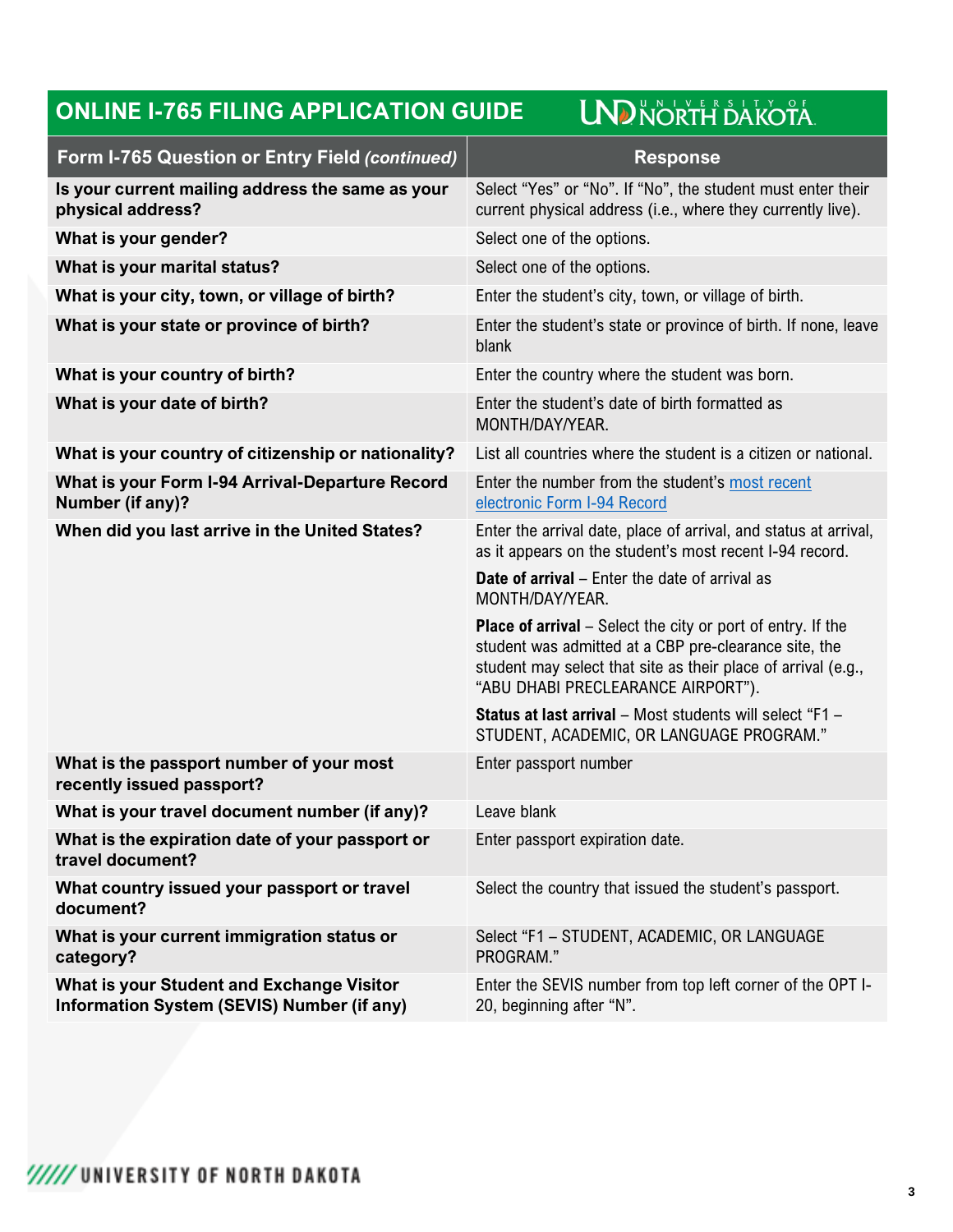| <b>LND NORTH DAKOTA</b><br><b>ONLINE I-765 FILING APPLICATION GUIDE</b>                               |                                                                                                                                                                                                                                                                          |
|-------------------------------------------------------------------------------------------------------|--------------------------------------------------------------------------------------------------------------------------------------------------------------------------------------------------------------------------------------------------------------------------|
| <b>Form I-765 Question or Entry Field (continued)</b>                                                 | <b>Response</b>                                                                                                                                                                                                                                                          |
| <b>What is your A-Number?</b>                                                                         | If the student was previously issued an EAD by USCIS,<br>enter the USCIS # from the EAD.<br>If the student does not know their A-Number or does not<br>have an A-Number, select the checkbox. Most students<br>will select the checkbox.                                 |
| <b>What is your USCIS Online Account Number?</b>                                                      | If applicable, enter the student's USCIS Online Account<br>Number (OAN). If the student does not know their OAN or<br>does not have an OAN, select the checkbox. Most students<br>will select the checkbox.                                                              |
| Has the Social Security Administration (SSA) ever<br>officially issued a Social Security card to you? | If the student has a Social Security Number (SSN), select<br>"Yes" and enter the SSN. Students that have never applied<br>for an SSN must select "No".                                                                                                                   |
| Do you want the SSA to issue you a Social<br><b>Security card?</b>                                    | If the student needs an SSN or if they would like the SSA<br>to issue a reprint of their SSN card, select "Yes". Selecting<br>"Yes" requires the applicant to agree to the Consent for<br>Disclosure and enter their father's and mother's birth<br>names.               |
|                                                                                                       |                                                                                                                                                                                                                                                                          |
| <b>Evidence</b>                                                                                       | <b>Files to Upload</b>                                                                                                                                                                                                                                                   |
| 2 x 2 Photo of You                                                                                    | Copy of a recent passport-style color photograph that<br>meets U.S. Department of State passport photograph<br>requirements.                                                                                                                                             |
| Form I-94                                                                                             | Copy of most recent electronic Form I-94 Record; travel<br>history is not required.                                                                                                                                                                                      |
| <b>Employment Authorization Document or</b><br><b>Government ID</b>                                   | Copy of OPT EAD <b>AND</b> copy of passport page that includes<br>photo, passport number and expiration date. Passport<br>must be valid for at least 6 months from application<br>submission date.                                                                       |
| Form I-20, Certificate of Eligibility for<br><b>Nonimmigrant Student Status</b>                       | Student must have received an I-20 with STEM OPT<br>Extension recommendation from UND ISSS and student<br>must sign and date the <b>Student Attestation</b> section in ink.<br>Student's typed or electronic signature on the STEM OPT<br>Extension I-20 is not allowed. |